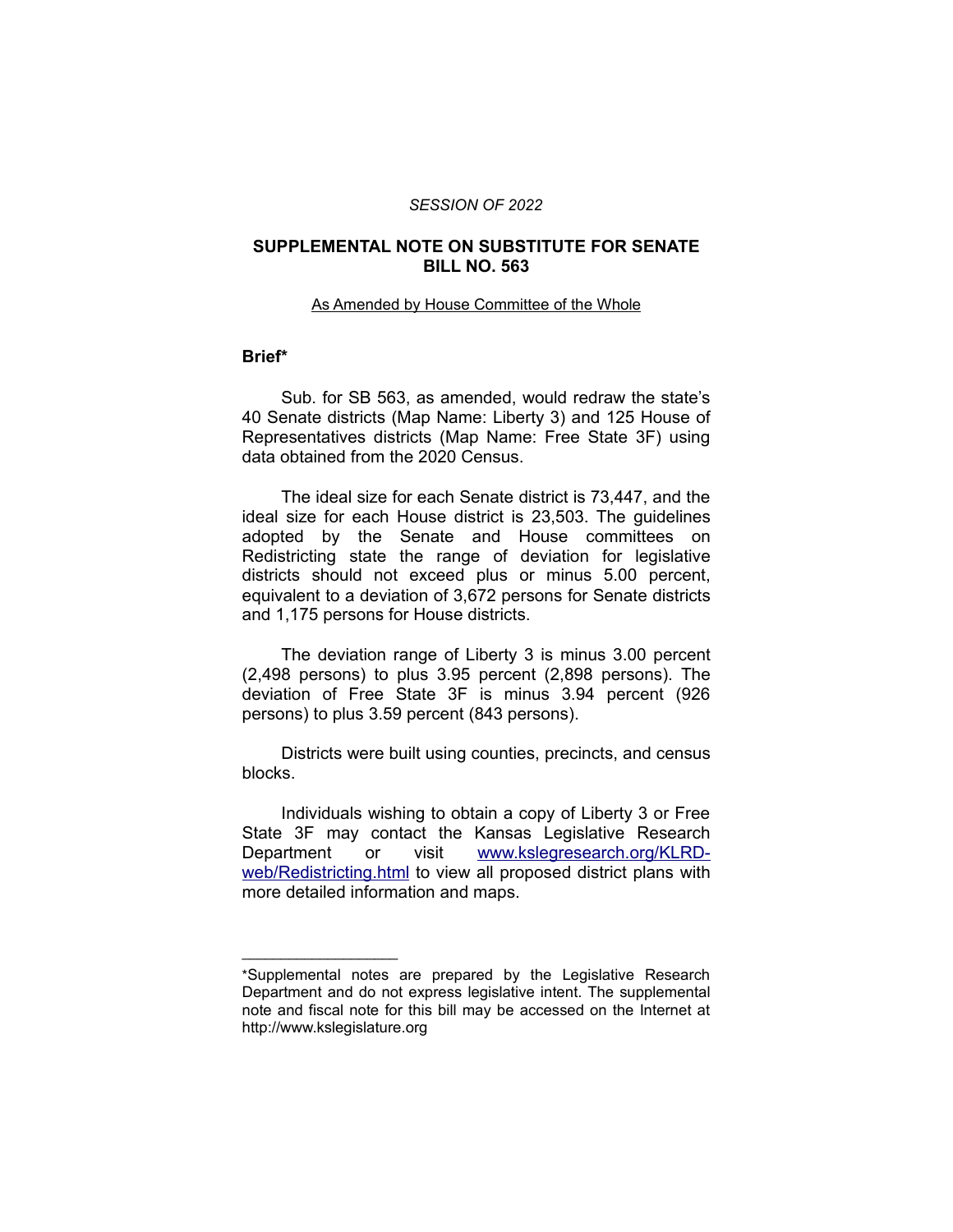The bill would be in effect upon publication in the *Kansas Register.*

# **Background**

During the 2022 Session, the Kansas Legislature will redraw congressional, legislative, and State Board of Education districts. All districts are redrawn using 2020 data from the U.S. Census Bureau.

#### *SB 563 (Senate Districts Map)*

## *Senate Committee on Redistricting*

The bill, as introduced, would have redrawn Senate districts (Map Name: Liberty 2). The Senate Committee on Redistricting recommended a substitute bill, replacing the contents of the bill with the map Liberty 3.

# *House Committee of the Whole*

The House Committee of the Whole amended the bill to insert the contents of Sub. for HB 2737 (Map Name: Free State 3F).

# *HB 2737 (House of Representatives Districts Map)*

# *House Committee on Redistricting*

The bill, as introduced, would have redrawn the House of Representatives districts (Map Name: Free State 3). The House Committee on Redistricting replaced the contents of the bill with the map Free State 3F and recommended those contents as a substitute bill.